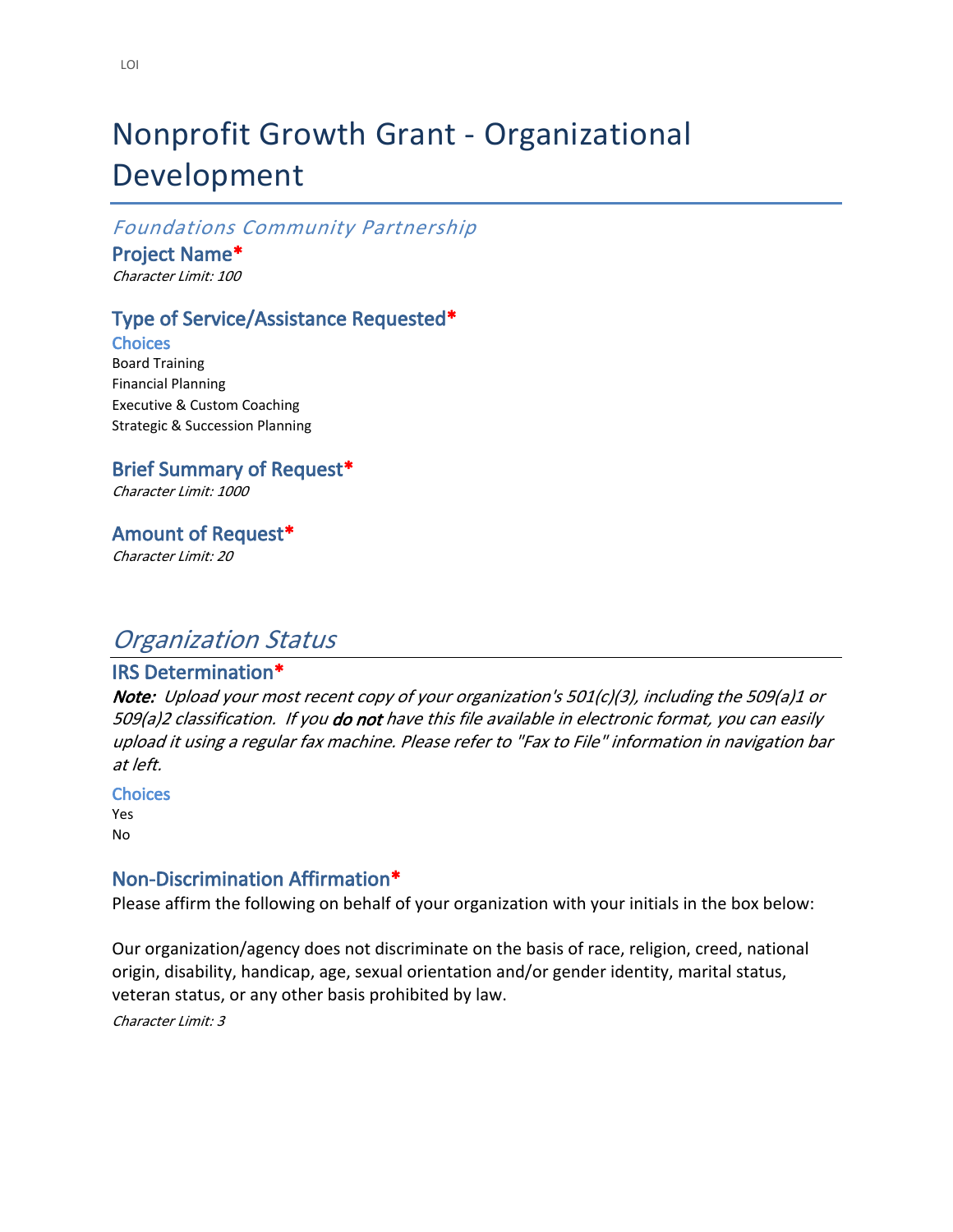## *Electronic Signature*

## **Signature\***

Enter your full name, job title, and the date of LOI submission. *(e.g., Anne Smith, Executive Director, 1 June 2009).*

*Character Limit: 100*

By entering your signature information above and clicking "I Agree" below, you certify that the statements contained in this LOI are true and correct to the best of your knowledge and belief.\*

**Choices** I Agree I Do Not Agree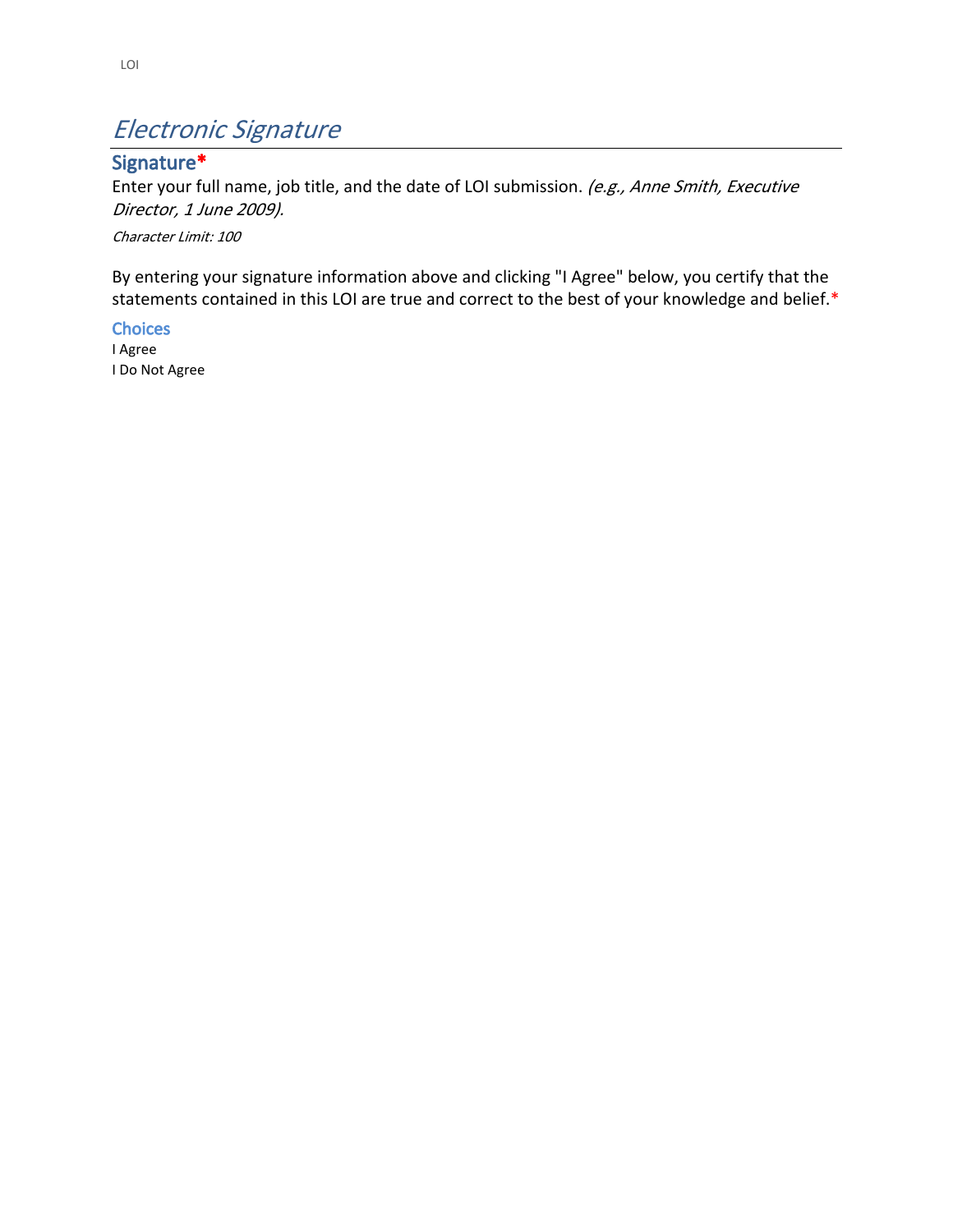# Nonprofit Growth Grant - Organizational Development

*Foundations Community Partnership*

*Project Overview*

**Project Name\*** *Character Limit: 100*

**Brief Summary of Request\*** *Character Limit: 1000*

**Amount of Request\*** *Character Limit: 20*

## **Type of Service/Assistance Requested\***

**Choices**

Board Training Financial Planning Executive & Custom Coaching Strategic & Succession Planning

## *Organization*

**Year Founded\*** What year was your organization founded? *Character Limit: 4*

### **Target Population Served\***

Please identify the primary population that you serve by selecting from the drop down menu below.

#### **Choices**

Infants/Toddlers Children Adolescents Young Adults Families with Children

### **Clients Served\***

Approximately how many individuals (unduplicated) does your organization serve?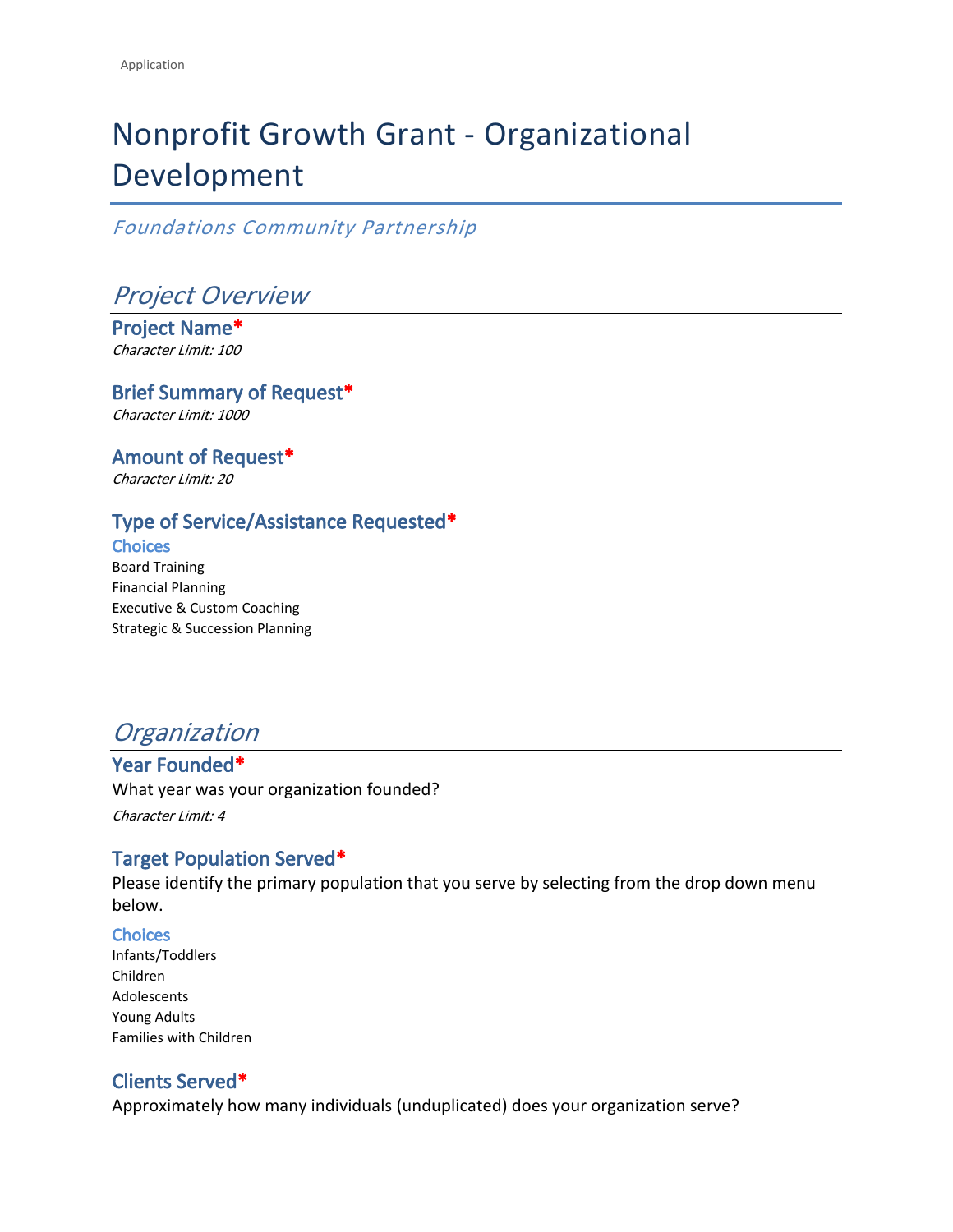#### *Character Limit: 7*

#### **Bucks County Residents Served\***

Of the total number of individuals served by your organization, what is the total number of Bucks County residents whose behavioral health and/or human service needs will be addressed?

*Character Limit: 7*

#### **Geographic Area Served\***

Please identify where in Bucks County your programs or services are delivered by selecting from the drop down menu below (click on down arrow to see all options).

#### **Choices**

Lower Bucks County Central Bucks County Upper Bucks County Multi-Site Bucks County

#### **501(c)(3) Upload**

Please upload your organization's 501(c)(3) IRS determination letter.

*Note: Upload your most recent copy of your organization's 501(c)(3), including the 509(a)1 or 509(a)2 classification. If you do not have this file available in electronic format, you can easily upload it using a regular fax machine. Please refer to "Fax to File" information in navigation bar at left.*

*File Size Limit: 3 MB*

## *Proposal*

**Consulting Organization Contacted\*** *Character Limit: 75*

#### **Proposal\***

Please upload consultant's plan.

*File Size Limit: 5 MB*

## *Demographics*

#### **Ethnic Groups Served**

Please indicate which ethnic groups your organization serves as a percentage of your total client population.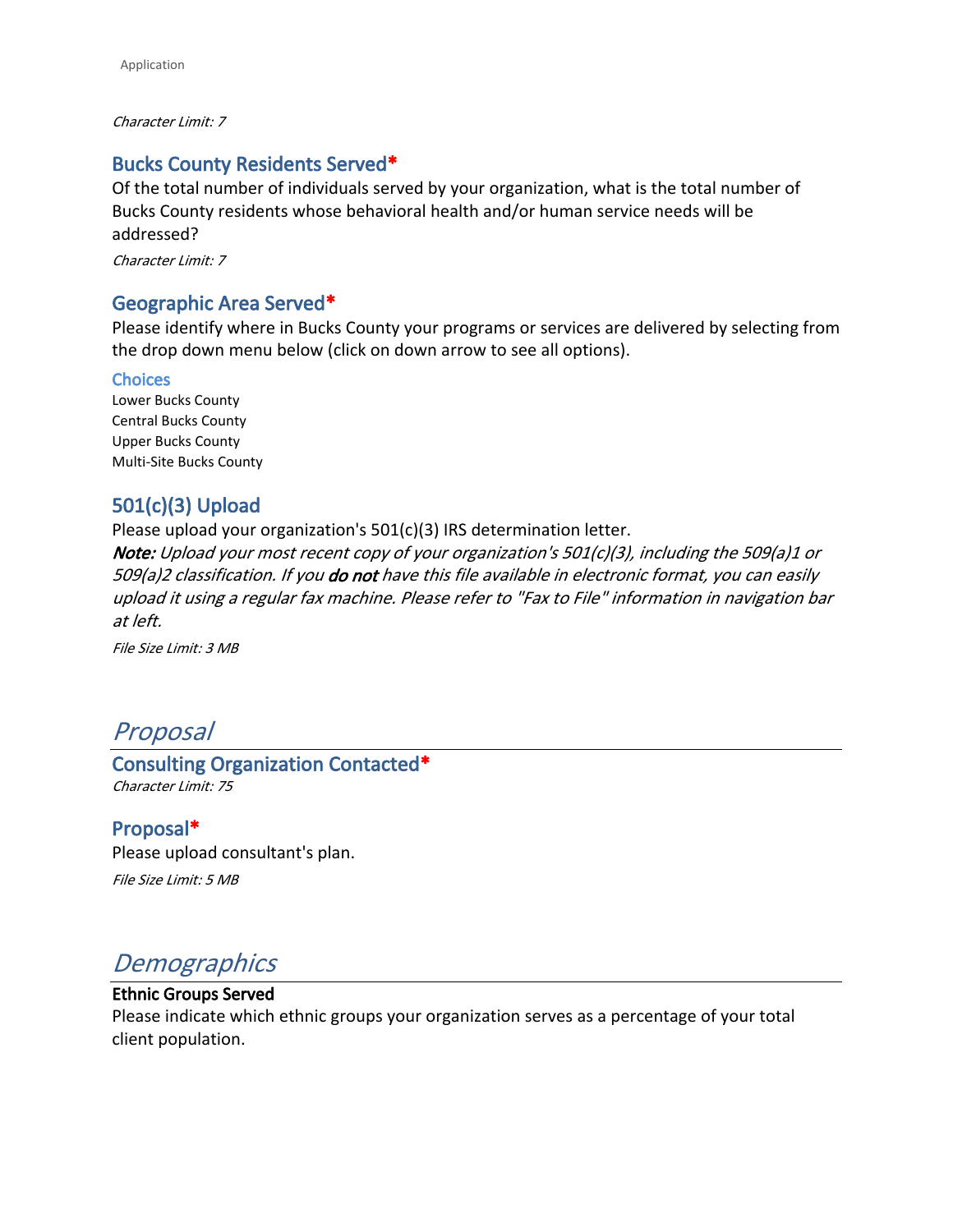Application

**(%) African American\*** *Character Limit: 3*

**(%) Asian\*** *Character Limit: 3*

**(%) Caucasian\*** *Character Limit: 3*

**(%) Hispanic/Latinx\*** *Character Limit: 3*

**(%) Native American\*** *Character Limit: 3*

**(%) Arab American\*** *Character Limit: 3*

**(%) Two or more ethnicities\*** *Character Limit: 3*

**(%) Unknown\*** *Character Limit: 3*

**Gender** Please indicate the gender percentages of your client population.

**(%) Female\*** *Character Limit: 3*

**(%) Male\*** *Character Limit: 3*

**(%) Nonbinary\*** *Character Limit: 3*

## **Income\***

What percentage of your Bucks County clients/constituents do you consider low income? *Character Limit: 3*

*Signatures*

Enter your full name, job title, and the date of application submission.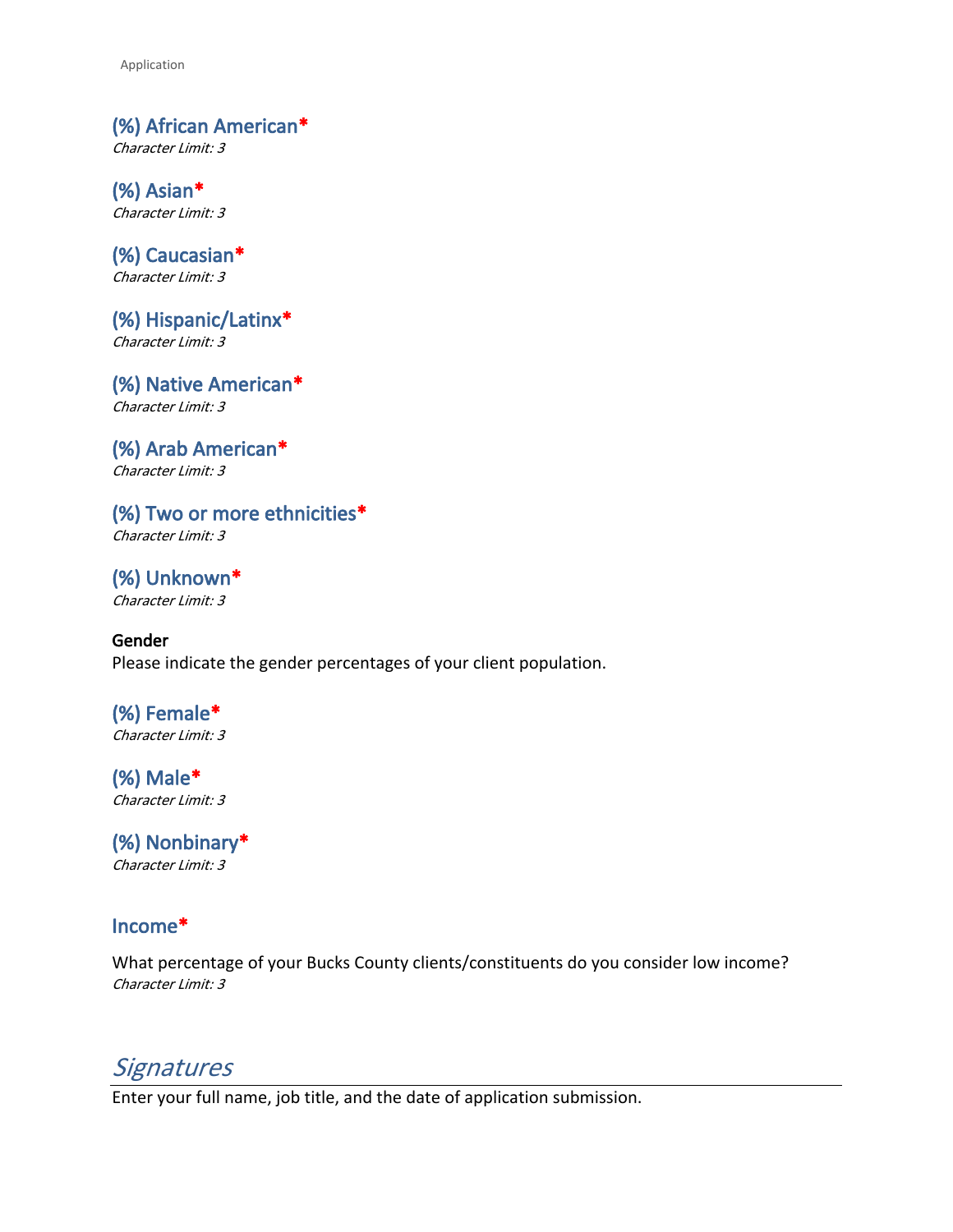#### **Signature Application Preparer\***

Enter application preparer's full name and title. (e.g., Anne Smith, Grant Writer)

*Character Limit: 50*

#### **Signature CEO/President/Executive Director/Founder\***

Enter Executive Director/President/CEO/Founder's full name.

*Character Limit: 50*

**Date of Submission\***

*Character Limit: 10*

### **Confirmation\***

By entering your signature information above and clicking "I Agree" below, you certify that the statements contained in this application are true and correct to the best of your knowledge and belief.

**Choices** I Agree. I Do Not Agree.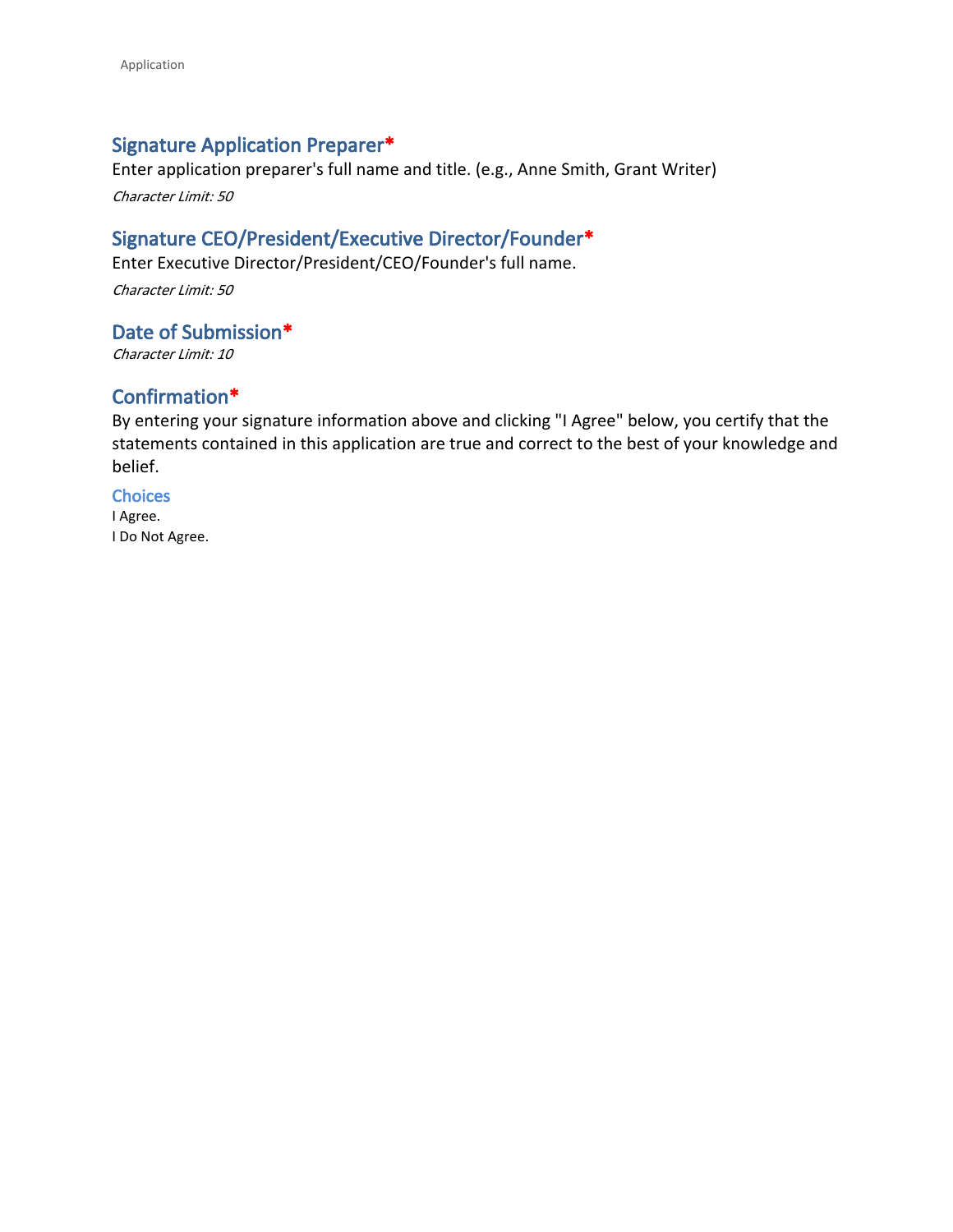# Nonprofit Growth Grant - Professional Development

## *Foundations Community Partnership*

## *Candidate Information*

#### **Candidate's Program Interest\***

Please indicate whether your candidate seeks to complete the [Certificate in Nonprofit](https://www.lasallenonprofitcenter.org/what-we-do/certificate-programs-in-nonprofit-excellence/nonprofit-management/)  [Management;](https://www.lasallenonprofitcenter.org/what-we-do/certificate-programs-in-nonprofit-excellence/nonprofit-management/) the [Master of Science in Nonprofit Leadership;](https://www.lasalle.edu/business/programs/nonprofit-leadership/) Diversity, Equity, and Inclusion Training; or a workshop or conference scholarship.

#### **Choices**

Certificate in Nonprofit Management Master of Science in Nonprofit Leadership Diversity, Equity, and Inclusion Training Workshop or Conference Scholarship

#### **DEI Program Interest**

If seeking a DEI certificate/training, please name the program for which you are seeking funding: [University of South Florida,](https://www.usf.edu/business/certificates/diversity-equity-inclusion/) [Catalyst](https://www.edx.org/professional-certificate/catalystx-inclusive-leadership), [Cornell University](https://ecornell.cornell.edu/certificates/leadership-and-strategic-management/diversity-and-inclusion/#_), or propose a DEI Certificate that meets your specific needs.

*Character Limit: 100*

**Candidate Name\*** *Character Limit: 100*

**Candidate's Current Title\***

*Character Limit: 100*

**Number of Years with the Organization\***

*Character Limit: 2*

**Candidate's Resume\*** Please upload proposed candidate's current resume. *File Size Limit: 5 MB*

#### **Candidate's Qualifications\***

Please describe the candidate's qualifications for the program. *Character Limit: 1000*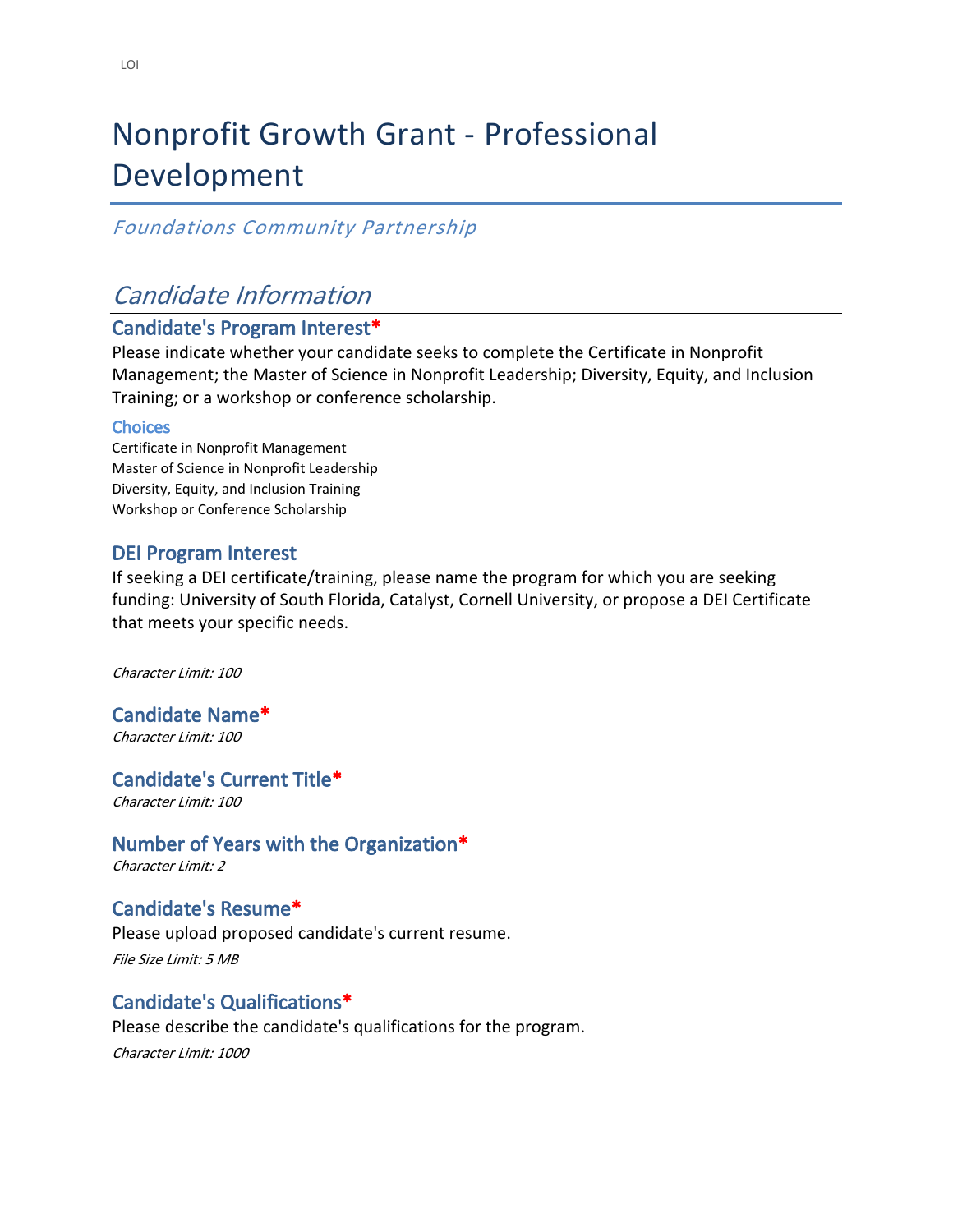#### **Reason for Selection\***

What are the organization's reason/rationale for recommending this candidate? *Character Limit: 1000*

#### **Future Assessment**

Although not required by FCP, what is the organization's assessment of the candidate's continued employment with the organization?

*Character Limit: 1000*

## *Organization Status*

**IRS Determination\***

501(c)(3) upload\* *Note: Please verify that your organization is exempt under Section 501(c)(3), charitable organizations, and classified in Section 509(a)(1) or 509(a)(2) of the Internal Revenue Code by uploading your most recent IRS determination letter.* 

 *If you do not have this file available in electronic format, you can easily upload it using a regular fax machine. Please refer to "Fax to File" information in navigation bar at left. File Size Limit: 5 MB*

#### **Non-Discrimination Affirmation\***

Please affirm the following on behalf of your organization with your initials in the box below:

Our organization/agency does not discriminate on the basis of race, religion, creed, national origin, disability, handicap, age, sexual orientation and/or gender identity, marital status, veteran status, or any other basis prohibited by law.

*Character Limit: 3*

## *Electronic Signature*

#### **Signature\***

Enter your full name, job title, and the date of LOI submission *(e.g., Anne Smith, Executive Director, 1 June 2009).*

*Character Limit: 100*

By entering your signature information above and clicking "I Agree" below, you certify that the statements contained in this LOI are true and correct to the best of your knowledge and belief.\*

#### **Choices**

I Agree I Do Not Agree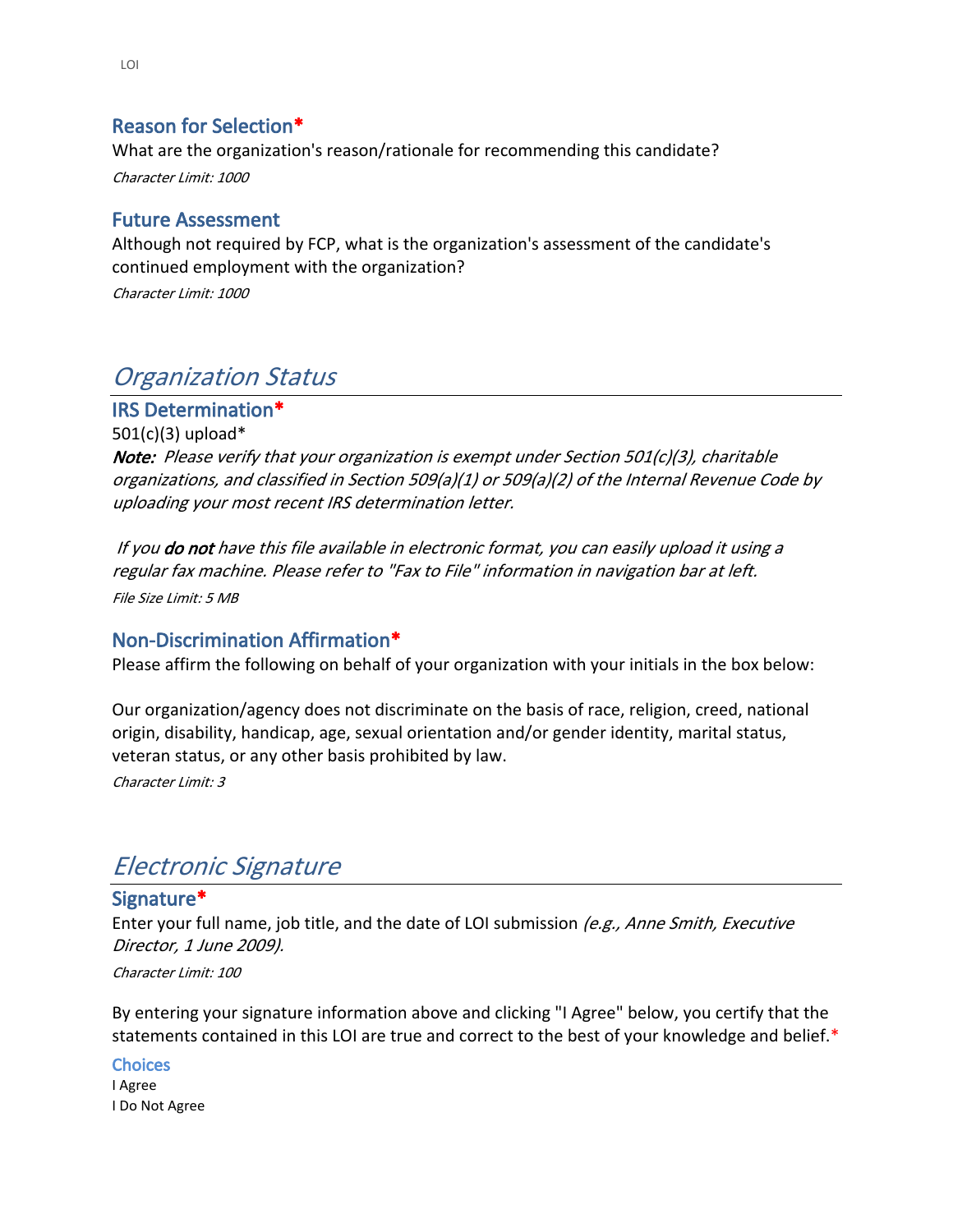# Nonprofit Growth Grant - Professional Development

### *Foundations Community Partnership*

## *Candidate Information*

**Candidate Name\*** *Character Limit: 100*

### **Program Sought\***

#### **Choices**

Certificate in Nonprofit Management Master of Science in Nonprofit Leadership Diversity, Equity, and Inclusion Training Workshop or Conference Scholarship

#### **For DEI Training Requests**

Please indicate the DEI training program your candidate is seeking: [University of South Florida,](https://www.usf.edu/business/certificates/diversity-equity-inclusion/) [Catalyst,](https://www.edx.org/professional-certificate/catalystx-inclusive-leadership) [Cornell University](https://ecornell.cornell.edu/certificates/leadership-and-strategic-management/diversity-and-inclusion/#_), or propose a DEI Certificate that meets your specific needs.

*Character Limit: 100*

#### **For Workshop or Conference Requests**

Please upload the workshop/conference brochure.

*File Size Limit: 5 MB*

#### **For Workshop or Conference Requests**

Please indicate the total amount requested for the workshop or conference scholarship. *Character Limit: 20*

## *Organization Information*

## **Target Population Served\***

Please identify the primary population your organization serves (click down arrow to see all options).

#### **Choices**

Infants/Toddlers Children Adolescents Young Adults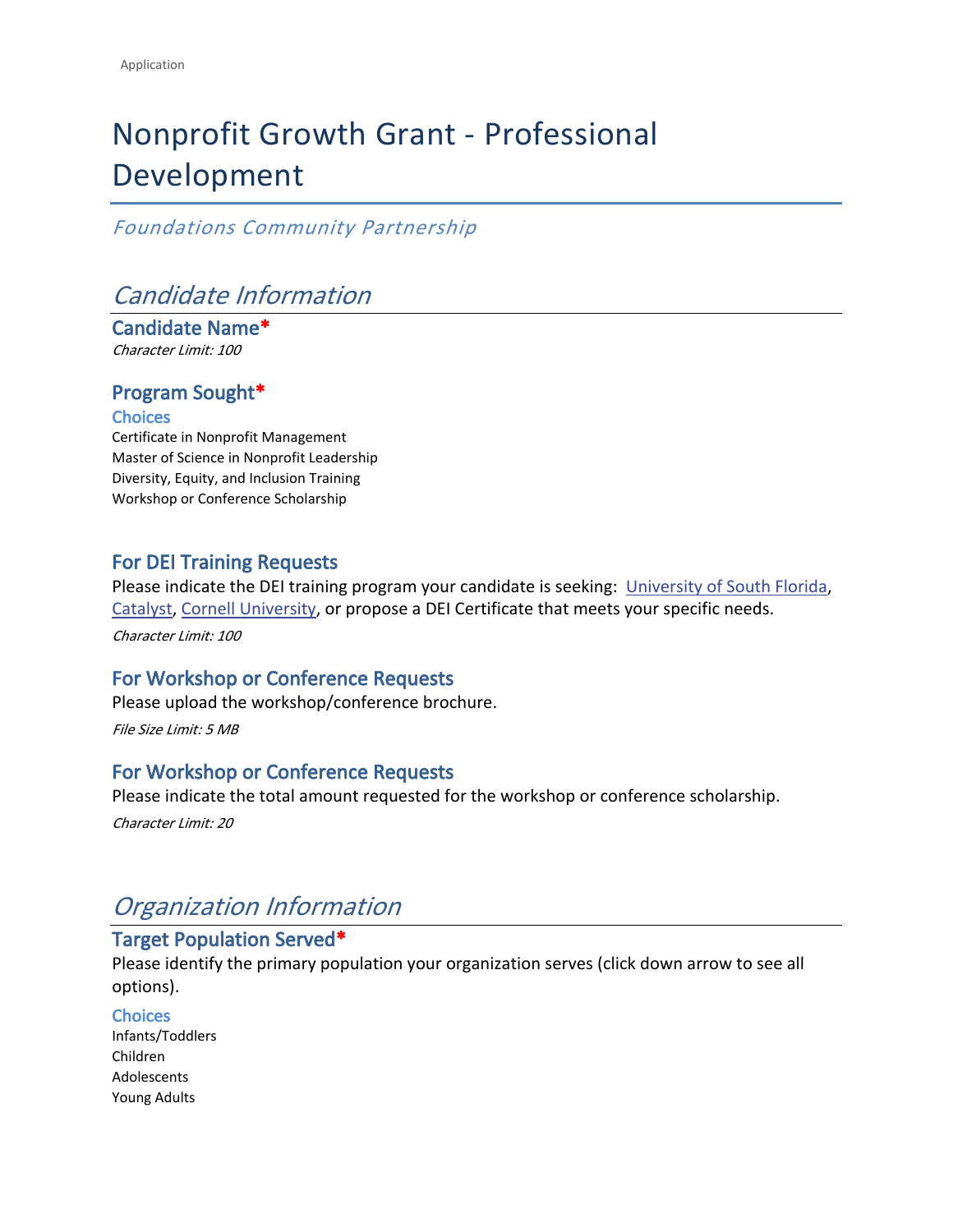Families with Children **Other** 

#### **If you selected "Other" above, please describe your primary population served.** *Character Limit: 250*

#### **Geographic Area Served\***

Please identify where in Bucks County the organization's programs and/or services are delivered by selecting from the drop down menu below (click on down arrow to see all options).

#### **Choices**

Lower Bucks County Central Bucks County Upper Bucks County Multi-Site Bucks County

## *For Master's Program Candidates Only*

**Candidate Transcript** Please upload the candidate's undergraduate transcript. *File Size Limit: 5 MB*

#### **Acceptance Letter**

Please upload candidate's acceptance letter from La Salle University.

*File Size Limit: 5 MB*

## *Demographics*

# **Ethnic Groups Served**

Please indicate which ethnic groups your organization serves as a percentage of your total client population.

**(%) African American\*** *Character Limit: 3*

**(%) Asian\*** *Character Limit: 3*

**(%) Caucasian\*** *Character Limit: 3*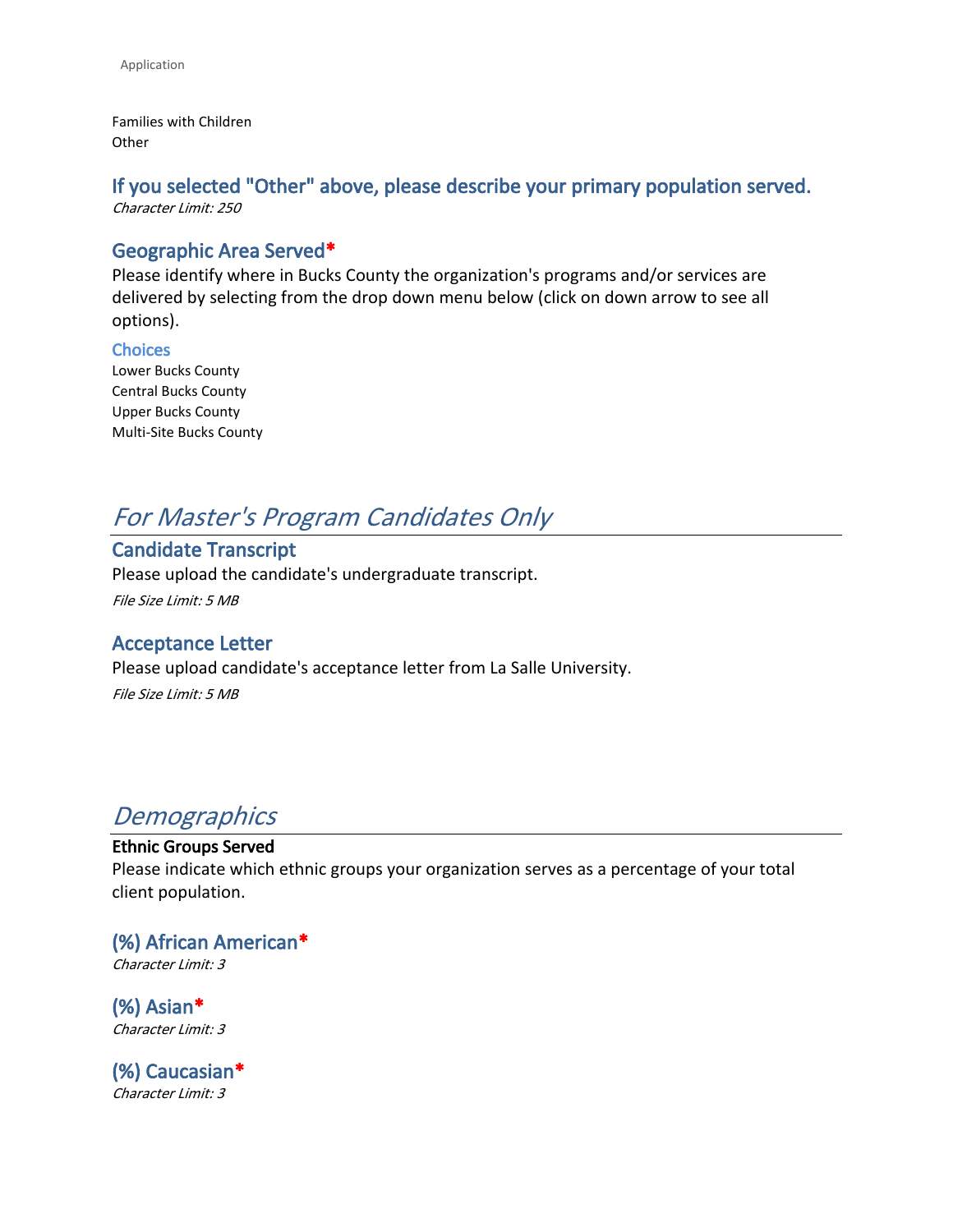Application

**(%) Hispanic/Latinx\*** *Character Limit: 3*

**(%) Native American\*** *Character Limit: 3*

**(%) Arab American\*** *Character Limit: 3*

**(%) Two or more ethnicities\*** *Character Limit: 3*

**(%) Unknown\*** *Character Limit: 3*

**Gender** Please indicate the gender percentages of your client population.

**(%) Female\*** *Character Limit: 3*

**(%) Male\*** *Character Limit: 3*

**(%) Nonbinary\*** *Character Limit: 3*

**Income\*** What percentage of your Bucks County clients/constituents do you consider low income? *Character Limit: 3*

## *Signatures*

Enter your full name, job title, and the date of application submission.

### **Signature Application Preparer\***

Enter application preparer's full name and title as signature.

*Character Limit: 100*

### **Signature CEO/President/Executive Director/Founder**

Enter Executive Director/Present/CEO/Founder's full name as signature. *Character Limit: 100*